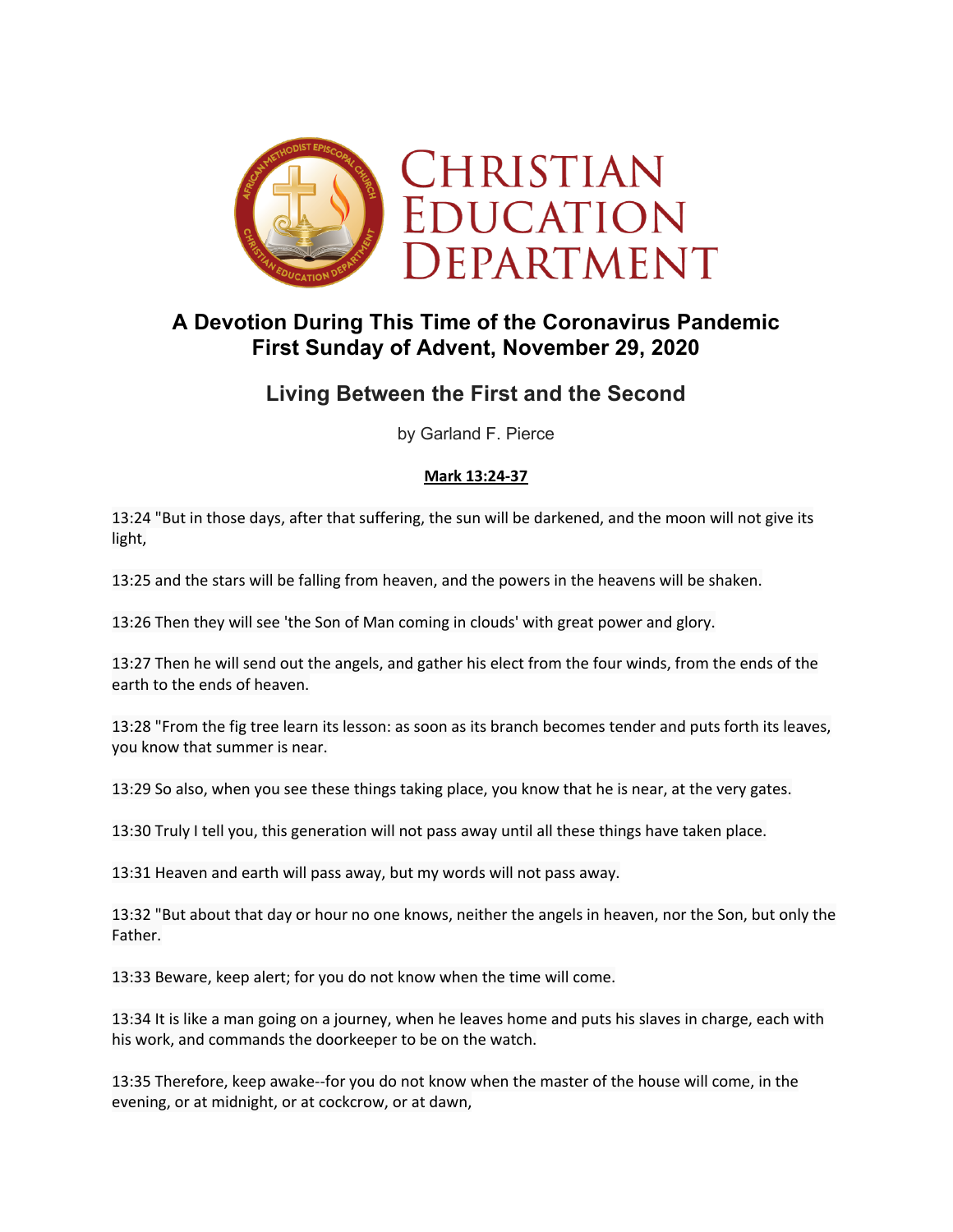13:36 or else he may find you asleep when he comes suddenly.

13:37 And what I say to you I say to all: Keep awake."

This Sunday is the First Sunday of Advent. It marks the beginning of the liturgical year. Happy New Year! Many have lamented loudly and boldly declared that they are ready to bid farewell to 2020. Many even laugh at the utterance of the word "unprecedented" because everything, everywhere has seemed unprecedented—the magnitude, the change, the division, the loss, and the grief. We are trying to survive! We are trying to breathe! We are trying to live!

Similar to this "unprecedented" time of pandemic, the season of Advent forces us to consider how we are living and how we shall live. Advent forces us to exist in the between time—somewhere between the present and the not yet—in between Christ's first coming to the world as Emmanuel-God with us and his promised second coming at the end of time.

This passage from Mark's gospel also forces us to think about how we are living. It speaks of signs in nature and the end times which can come at any time. Ever since then, persons have set out to predict and proclaim the unpredictable and the "unproclaimable"—the exact time of Jesus' return. Our time is limited; there is no way around that fact of life. Our time is unpredictable—this time last Advent, most of us had no idea that 2020 would be as "unprecedented" as it has been. In light of the limited and unpredictable nature of life, Mark's gospel advises that we instead focus on living. How shall we live in this time between Christ's first, unprecedented arrival in the world and his second, unprecedented return with "the Son of Man coming in clouds with great power and glory?" We must work! We must serve! We must pay attention to the signs while not being so preoccupied with trying to figure out the date! Living in this meantime requires God-inspired discernment which allows us to figure out what we cannot do (like know the time of the second coming) and what we can (respond to the times in which we find ourselves). Like John Wesley, the founder of Methodism, said:

*Do all the good you can, by all the means you can, in all the ways you can, in all the places you can, at all the times you can, to all the people you can, as long as ever you can.*

Advent teaches us to keep awake!

**TALK:** Take a moment to be silent, reflect, and share (write down)—Reflecting on the scripture and on John Wesley's quote, what are you inspired to do this Advent?

### **PRAY:**

Gracious God, you are the God of Advent. You always come—when we call you, when we need you, when we seek you. But we do not always know when or how or through whom you shall come. If we ever needed you before, we sure do need you now, so Come, O Come, Emmanuel! We are waiting; we are watching; we are doing what we can. We are keeping awake. In the name of the one who has come and will come again, we pray, **Amen.**

### **ACT:**

1. Based on your reflections from the TALK section, make an Advent action plan as to how you will respond with your next most faithful step (big or small). Do what you can, help others and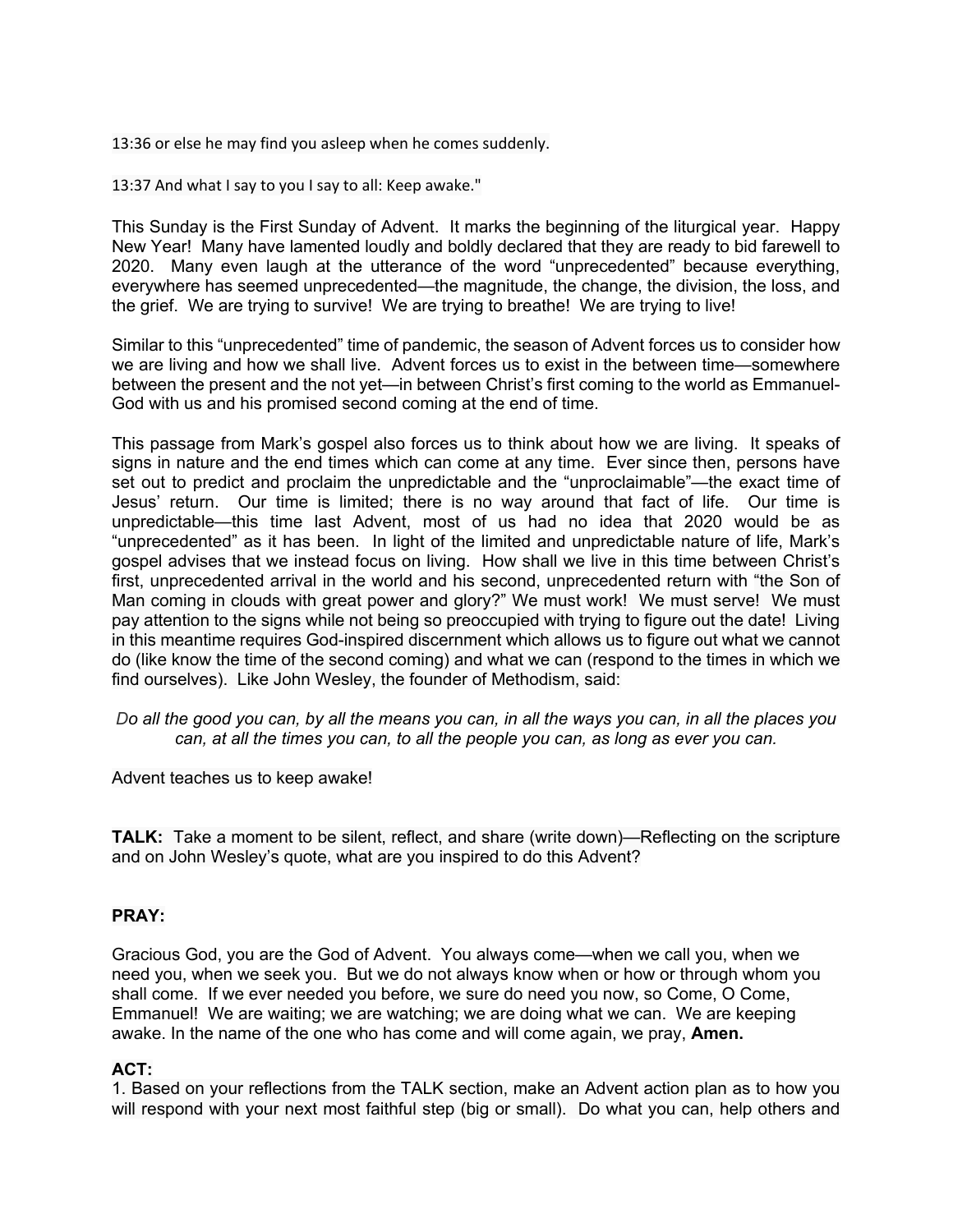yourself by practicing social distancing as much as possible, washing your hands often, and wearing face covering to help prevent the spread of COVID-19—See: http://www.amechealth.org.

2. See also the activity that accompanies this devotion.

3. Check out some other Advent Resources for worship and study: AMEC Publishing House (Sunday School Union). http://www.iamame.org/worship-resources-2/

Advent Daily Devotional from the AME, AMEZ, and CME Departments of Christian Education (Kindle version):

https://www.amazon.com/gp/product/B08M6FGLHC?pf\_rd\_r=VVMNB09AMKMDNH1EDGJS&pf \_rd\_p=40eb7df6-3345-4945-93b1-96c5bd9a116d

#### **Song:**

#### O Come, O Come, Emmanuel AMEC Hymnal, #102

1. O come, O come, Em-man-u-el, And ran-som cap-tive Is-ra-el, That mourns in lone-ly ex-ile here Un-til the Son of God ap-pear.

*Refrain: Re-joice! Re-joice! Em-man-u-el Shall come to thee, O Is-ra-el!*

2. O come, Thou Day-spring, come and cheer Our spir-its by Thine ad-vent here; Dis-perse the gloom-y clouds of night, And death's dark shad-ows put to flight.

*Refrain*

3. O come, Thou Key of Da-vid, come, And o-pen wide our heaven-ly home; Make safe the way that leads on high, And close the path to mis-er-y.

*Refrain*

Alternative Arrangement: O Come, O Come, Emmanuel by Richard Smallwood with Vision: https://youtu.be/5c4qHt5SBSE

Physical space—You may wish to create a dedicated space for your time of devotion. You may choose to place a candle, bible, and special symbols or material/fabric to help you focus and center during this time of reflection and prayer.